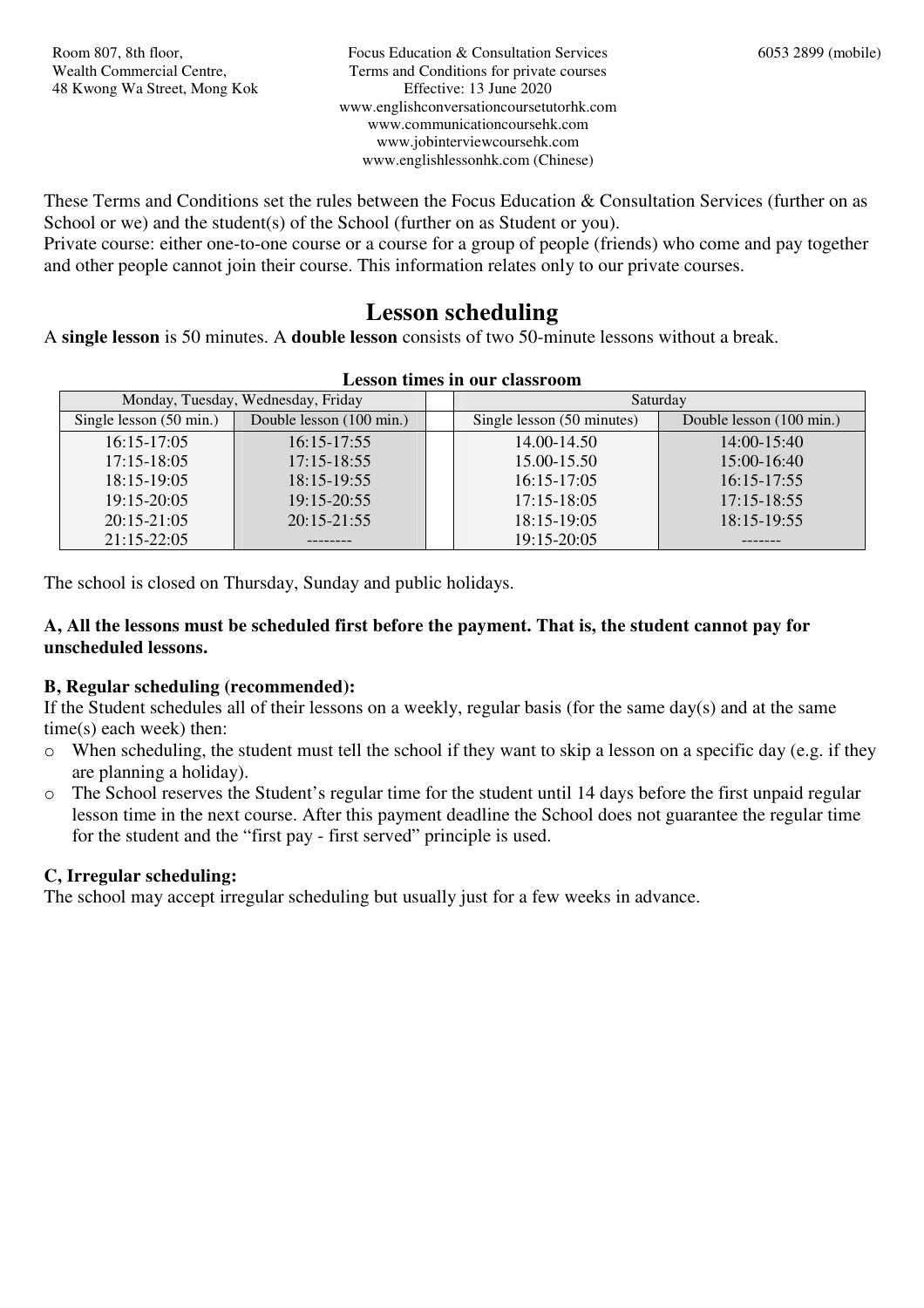# **Changing a scheduled lesson**

- **1.** If the School does not hold a scheduled class for a reason risen solely on the School's side (e.g. the teacher is sick), then, at the discretion of the Student:
	- the class can be rescheduled or
	- the proportional part of the tuition fee for the cancelled classes will be paid back within a week after the student's last lesson if the Student does not want to pay tuition fee any more.
- **2. If the student does not come for a scheduled class or he/she cancels it for any reason** except for extremely bad weather conditions (see below), **she/he will not get a refund and his/her class will not be rescheduled.**
	- **The Student eligible for the lessons at the scheduled time only.**
	- **Once a class is scheduled, the Student cannot postpone it for a later day. The Student cannot bother the School by asking postponement for a later day.** In case of any misunderstanding resulted from the violation of this rule, the Student bears all the consequences.
	- However, the Student can ask the School to hold the class earlier. The School, at its discretion, may accept or refuse this request. The student is encouraged to tell the school as soon as possible if they would like to come earlier because it makes it easier to find another time - at least one day before the new time.
	- The School asks the Student to notify the School as soon as possible if he/she wants to cancel a lesson.
	- If the Student cancels a class but later she/he wants to withdraw this cancellation, the School may refuse to hold the cancelled class and will not compensate the Student.
- **3. Extremely bad weather conditions** mean that there is No. 8 (or higher) Typhoon Signal or Rainstorm Black Warning hoisted.
	- The 2.00 lesson is cancelled if there is an effective bad weather signal any time after 10 a.m.
	- The 3.00 lesson is cancelled if there is an effective bad weather signal any time after 11 a.m.
	- The 4.15 lesson is cancelled if there is an effective bad weather signal any time after 12 noon.
	- The 5.15 lesson is cancelled if there is an effective bad weather signal any time after 1 p.m.
	- The 6.15 lesson is cancelled if there is an effective bad weather signal any time after 2 p.m.
	- The 7.15, 8.15 and 9.15 lessons are cancelled if there is an effective bad weather signal any time after 3 p.m.
	- The Student should call the school to clarify the situation if they do not know whether to come or not.
	- The cancelled class will be rescheduled for a mutually acceptable time. In the case of students who take classes regularly, it can be the first regular time for which the Student has not paid yet.
	- The following cases are **not** reasons for cancelling and rescheduling the lesson and the class will be held:
		- o Other schools are closed or public exams are cancelled
		- o Possibility of hoisting No. 8 (or higher) Typhoon Signal or Rainstorm Black Warning but it has not hoisted yet.
		- o Lower than Typhoon 8 signal; Red or Amber Rain storm signal; very heavy rain; very strong wind.
		- o Online lessons will not be cancelled because of the bad weather.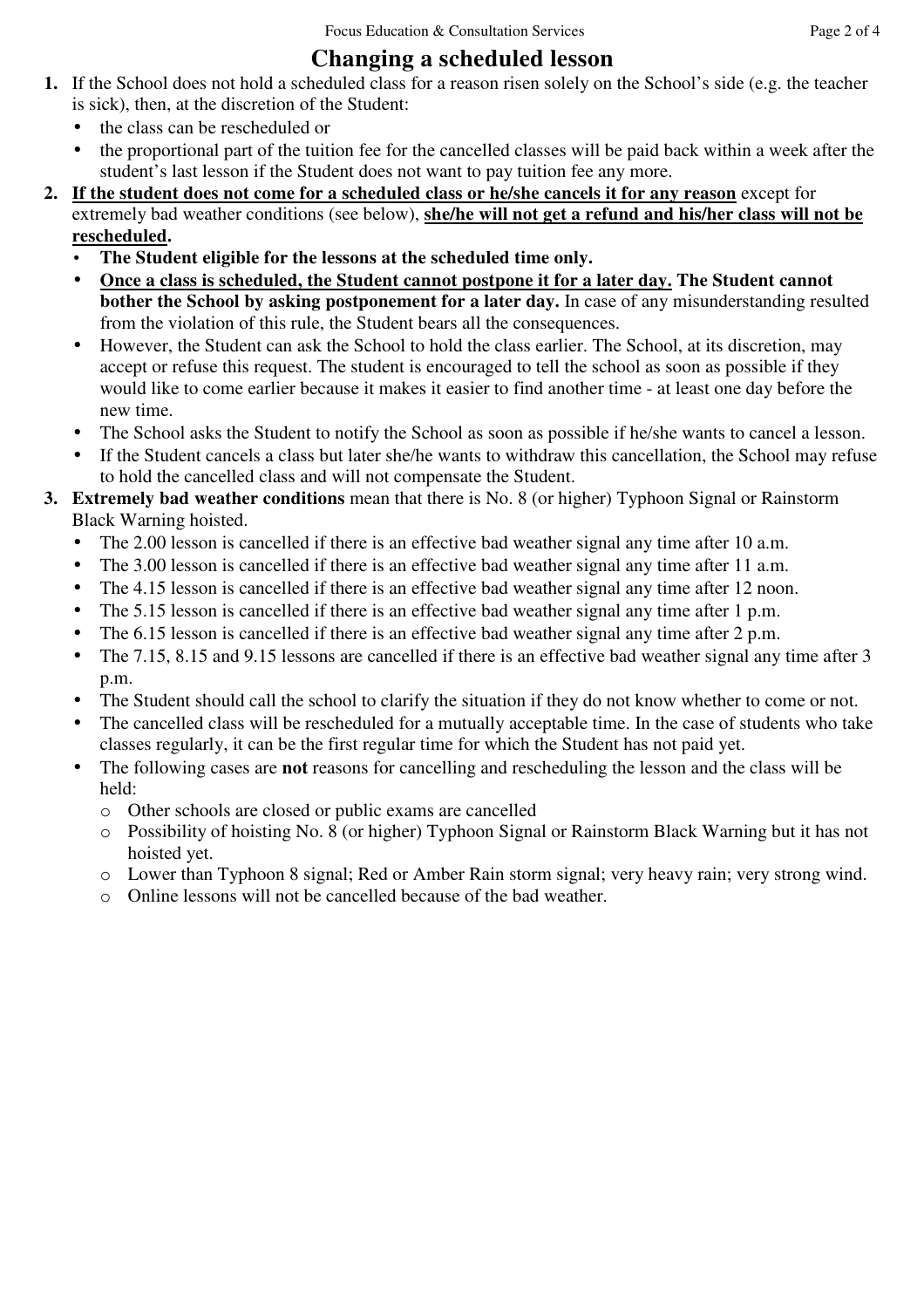- **4 Catch-up lesson.** If the student misses lessons by cancelling it, they will get catch up lessons when they pay for the next course according to the following:
	- The number of catch-up lessons cannot be more than the number of missed lessons in the current course.
	- Take the smaller number of following two numbers: the number of lessons paid in the latest course (when the lessons are missed) and the number of lessons in the new course the student pays for. If the smaller number is:
		- o less than 10 lessons, the student cannot get any catch-up lessons. o 10 - 19 lessons, the student can get maximum 1 catch-up lesson.
		- o 20 29 lessons, the student can get maximum 2 catch-up lessons.
		- o 30 39 lessons, the student can get maximum 3 catch-up lessons.
		- o 40 lessons or more, the student can get maximum 4 catch-up lessons.
	- If the student does not pay for a new course, they do not get any catch-up lessons.
	- The catch-up lessons are available for the student only if they continue the next course immediately, without a break. The student must pay on or before the last lesson of the course they are finishing to be eligible for the catch up lessons.
	- In the case of a group, the lesson is not regarded a missed lesson if at least one student showed up to the lesson. That is, the group considered as a unit and the number of catch-up lessons are not calculated for the individual students but for the whole group.
	- A single or double lesson is not regarded a missed lesson if the student showed up late.
	- Missed lessons cannot be accumulated from one course to another one, even if the number of catch-up lessons are less than the number of missed lessons.
	- For calculating the catch up lessons, the version of the Terms and Conditions that was effective when the Student paid for the course in which they missed the lessons will be used.
	- In case of dispute, the school will make the final decision.

## **Arriving on time**

- **1.** The Student is asked to arrive on time and possibly not earlier than the class starts.
- **2. In case the Student is late and thus the class starts later, the class will be finished as it was scheduled to be finished.**
- **3.** If none of the students shows up for a paid lesson within 30 minutes from the scheduled starting of the class and no student asks the teacher to wait, the teacher may leave. The Student cannot reschedule the class and will not get refund.
- **4.** If the student hasn't shown up and hasn't paid for the lesson and doesn't ask the teacher to wait, the teacher may leave after 10 minutes.
- **5.** If the teacher is late, the Student must wait for 15 minutes. When the teacher is late and thus the class starts later, the Student will be compensated by extended class on that or another day. If the Teacher does not arrive within 15 minutes and does not notify the Student and ask him/her to wait, the class will be rescheduled for another time or the tuition fee for that class will be paid back to the Student.

## **Other**

- $\triangleright$  Smoking, eating, chewing gums are forbidden in the School. The student is asked not to bring drinks that can fall off and pour out. The Student must pay compensation for the damage he/she causes for the School.
- $\triangleright$  The school does not receive or send SMS, e-mail or fax to communicate with students, only phone calls. However, the student can send SMS to the teacher's mobile phone in English if he or she is late or does not come to the lesson. Please give your contact number to the school and notify it if it changes.